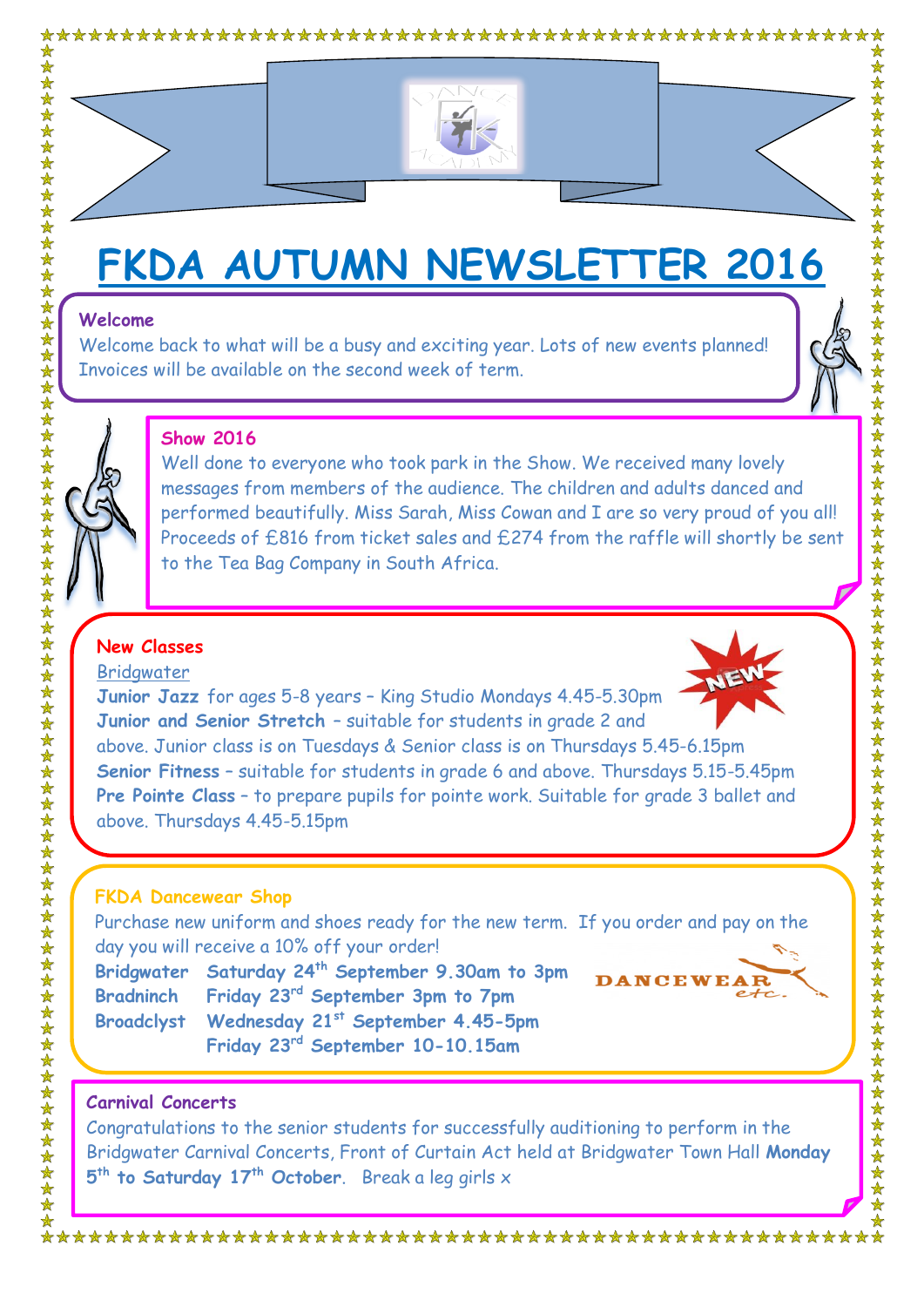

Fox King took 39 students and 99 friends and family to Disneyland Paris in August. The children performed a 20 minute show in front of around 500 people in one of the biggest theatre in the park! As one of the children said – "we smashed it!" A great time was had by all!!!

## **Exams and Showcase**

We will be holding two exam sessions in 2017 with the first taking place in February and the second in June/July.

Our biannual performances to showcase the students lovely classwork will take place in July.

## **FKDA Theatre Trip – Autumn**

We have planned three exciting trips to local theatres this term.



Ballet Cymru present Red Riding Hood and Three little Pigs Tacchi Morris, Taunton **Thursday 10th November at 7pm**



Ballet Cymru present Romeo and Juilet McMillan Theatre, Bridgwater **Friday 11th November at 7.30pm**



Matthew Bourne presents the world premiere of The Red Shoes theatre Royal Plymouth **Wednesday 23rd November 7.30pm**

More details are to follow.

## **Meeting with Miss Williamson**

If you wish to discuss your child's progress or exams to be taken this term, Miss Williamson is available on 18/9, 2/10 & 16/10 at Fox King. Bradninch parents – please contact Miss Williamson if you wish to talk Contact Number: 07788 752491